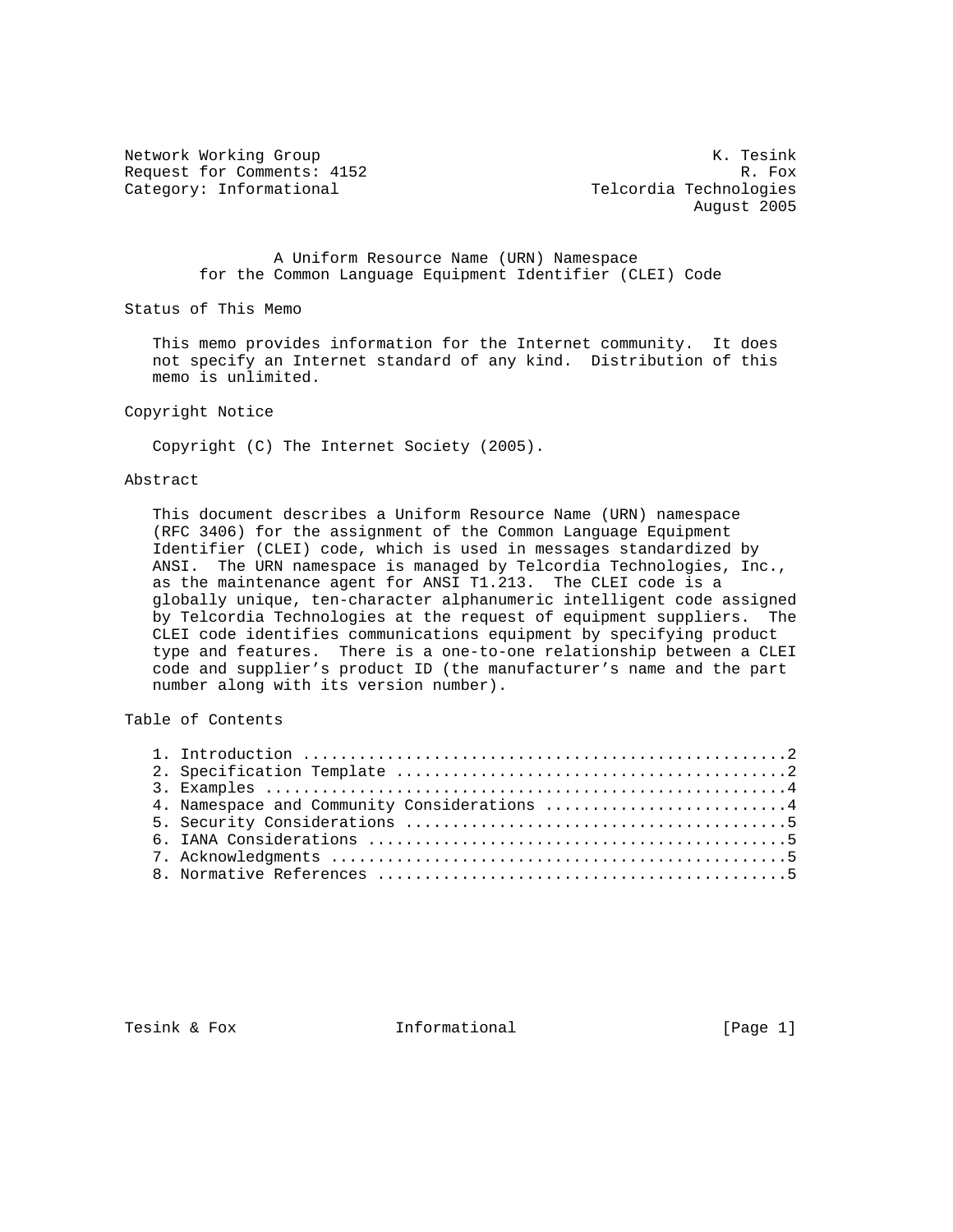1. Introduction

 Many circuit cards used in the global telecommunications network have a CLEI code assigned and have a bar code or two-dimensional symbol on a label affixed to the front. Service providers utilize the CLEI code to:

- o Track inventory, both working and spare
- o Handle logistics (movement of circuit cards, along with the serial number)
- o Provision equipment
- o Maintain asset records (accounting information)

 The goal of the CLEI namespace is to ensure the stability and uniqueness of the names of various (specific) items that are used within the messages exchanged between equipment of the global telecommunications network.

 The assigned maintenance agent for the CLEI code, Telcordia Technologies, is responsible for assigning certain equipment and other identifiers (e.g., location, manufacturer/supplier) for the telecommunications industry. The code assignment process identifies the structure and intelligence of the CLEI code to identify the circuit card's form, fit, functions, and features. Equipment may exist in multiple physical locations with the exact same form, fit, functions, and features; such equipment will have the same CLEI code if their product ID is the same.

2. Specification Template

Namespace ID:

"CLEI"

Registration information:

 Version 1 Date: 2004-12-31

Declared registrant of the namespace:

 Telcordia Technologies, Inc. Customer Support Center 8 Corporate Place Piscataway, NJ 08854

Tesink & Fox **Informational** [Page 2]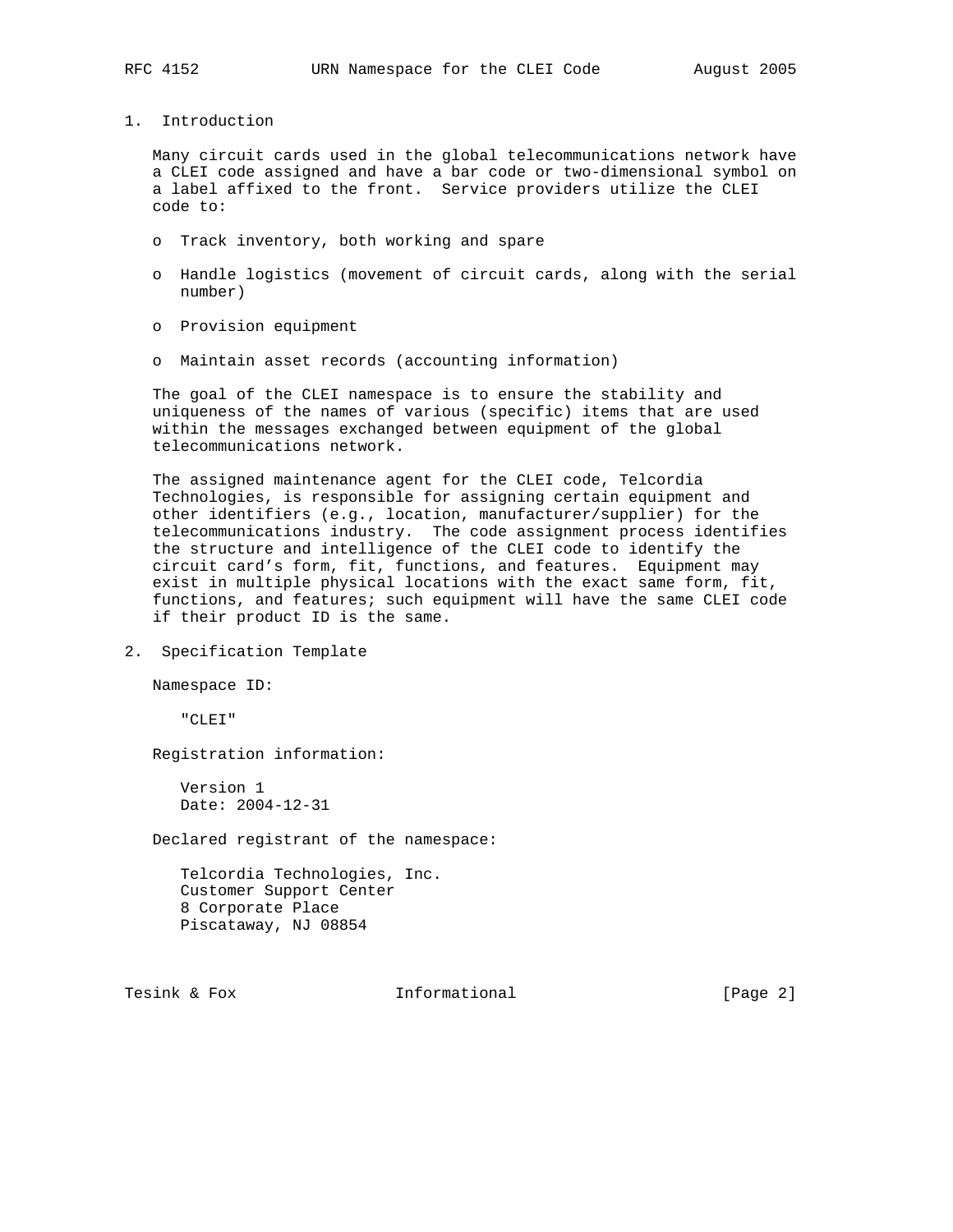U.S.A. +1.732.699.5577 http://www.commonlanguage.com

Declaration of syntactic structures:

 The structure of the Namespace Specific String is a flat space of 10 characters, as defined in [T1.213][T1.213a].

Relevant ancillary documentation:

[T1.213] and [T1.213a].

Identifier uniqueness considerations:

 Identifiers are assigned by Telcordia URN registration that guarantees uniqueness for items with different form, fit, functions, and features. This is achieved simply by comparing all new proposed names to the already assigned names contained in a database. If the name already exists, a new one is created per the rules of the process. See [T1.213][T1.213a] for assignment examples.

Identifiers persistence considerations:

 The process defined by ANSI and the CLEI maintenance agent ensure that the binding between the name and its resource is permanent, and that names are not reassigned.

Process of identifiers assignment:

 A CLEI code is an intelligent code that consists of 10 alphanumeric characters with 4 data elements. The first data element is considered the basic code with the first 2 characters indicating the technology or equipment type, and the third and fourth characters denoting the functional sub-category. The second data element represents the features, and its three characters denote functional capabilities or changes. The third data element has one character and denotes a reference to a manufacturer, system ID, specification, or drawing. The fourth data element consists of two characters and contains complementary data. These two characters provide a means of differentiating or providing uniqueness between the eight character CLEI codes by identifying the manufacturing vintage of the product. Names are assigned via procedures defined in [GR485].

Tesink & Fox **Informational** [Page 3]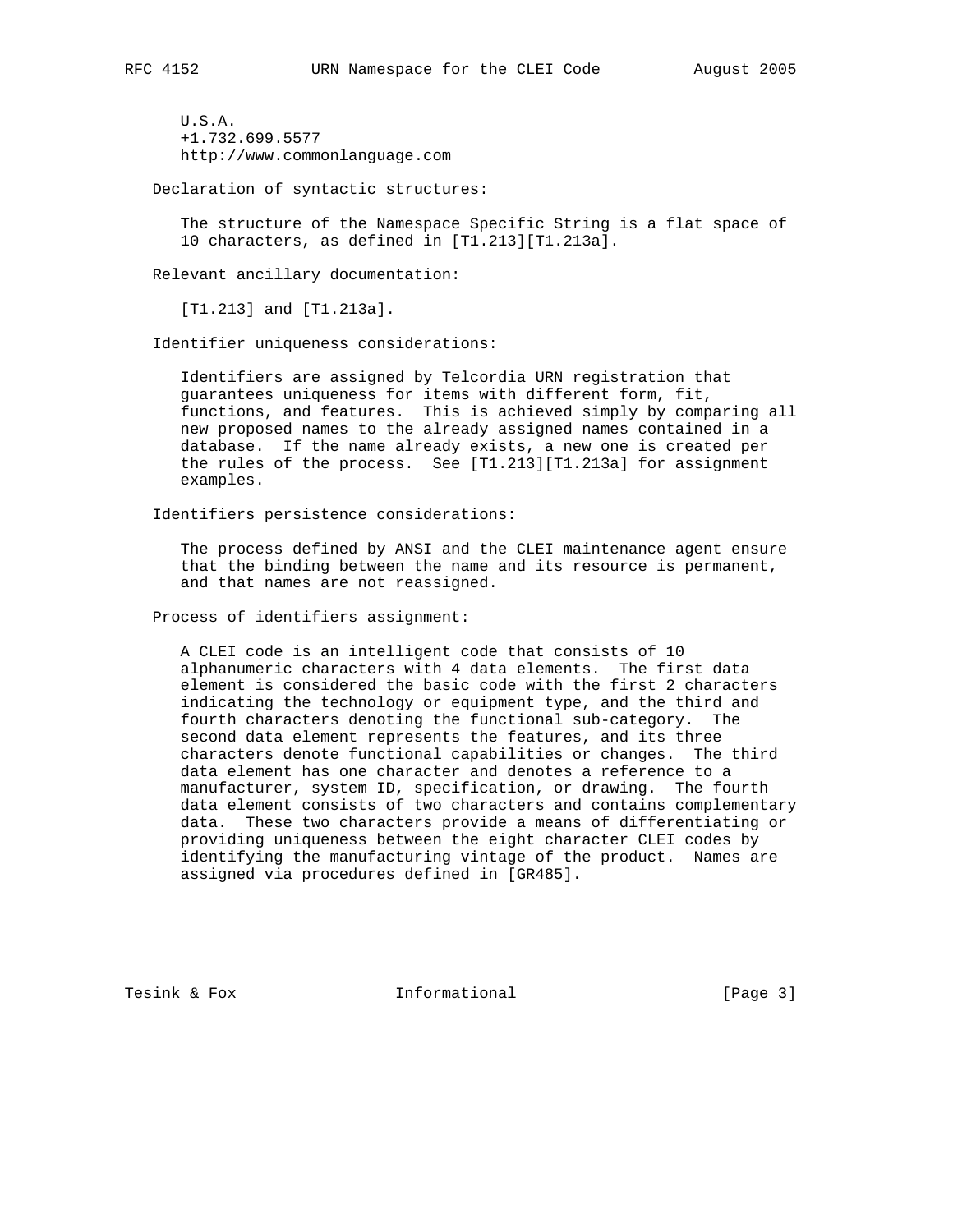Process for identifier resolution:

 Telcordia URNs are resolved via Telcordia resolvers run under Telcordia responsibility. For further information see www.commonlanguage.com.

Rules for lexical equivalence:

 Lexical equivalence of two CLEI URN namespace specific strings is defined as an exact, case-insensitive string match. CLEI codes are assigned in a case-insensitive fashion, so that there will not be two CLEI codes that differ only in case. See [T1.213] and [T1.213a] for further information.

Conformance with URN syntax:

No special consideration.

Validation mechanism:

None specified.

Scope:

Global.

3. Examples

 The following three examples are based on the examples provided in [T1.213a], and correspond with three different sets of features by three different manufacturers (Nortel Networks, Lear, and Lucent Technologies) producing "D4CE" (a particular D4 channel bank type) equipment. The fourth example refers to a SONET power unit convertor of Alcatel.

 URN:CLEI:D4CE18B7AA URN:CLEI:D4CE4248AA URN:CLEI:D4CE363PAB URN:CLEI:SNPWBBC7AA

4. Namespace and Community Considerations

 CLEI codes have historically been used in a variety of communications equipment (see examples above and [T1.213a]). There are circumstances in which entities with CLEI codes need to be managed or exposed in a larger context, such as the general Internet. In these

Tesink & Fox **Informational** [Page 4]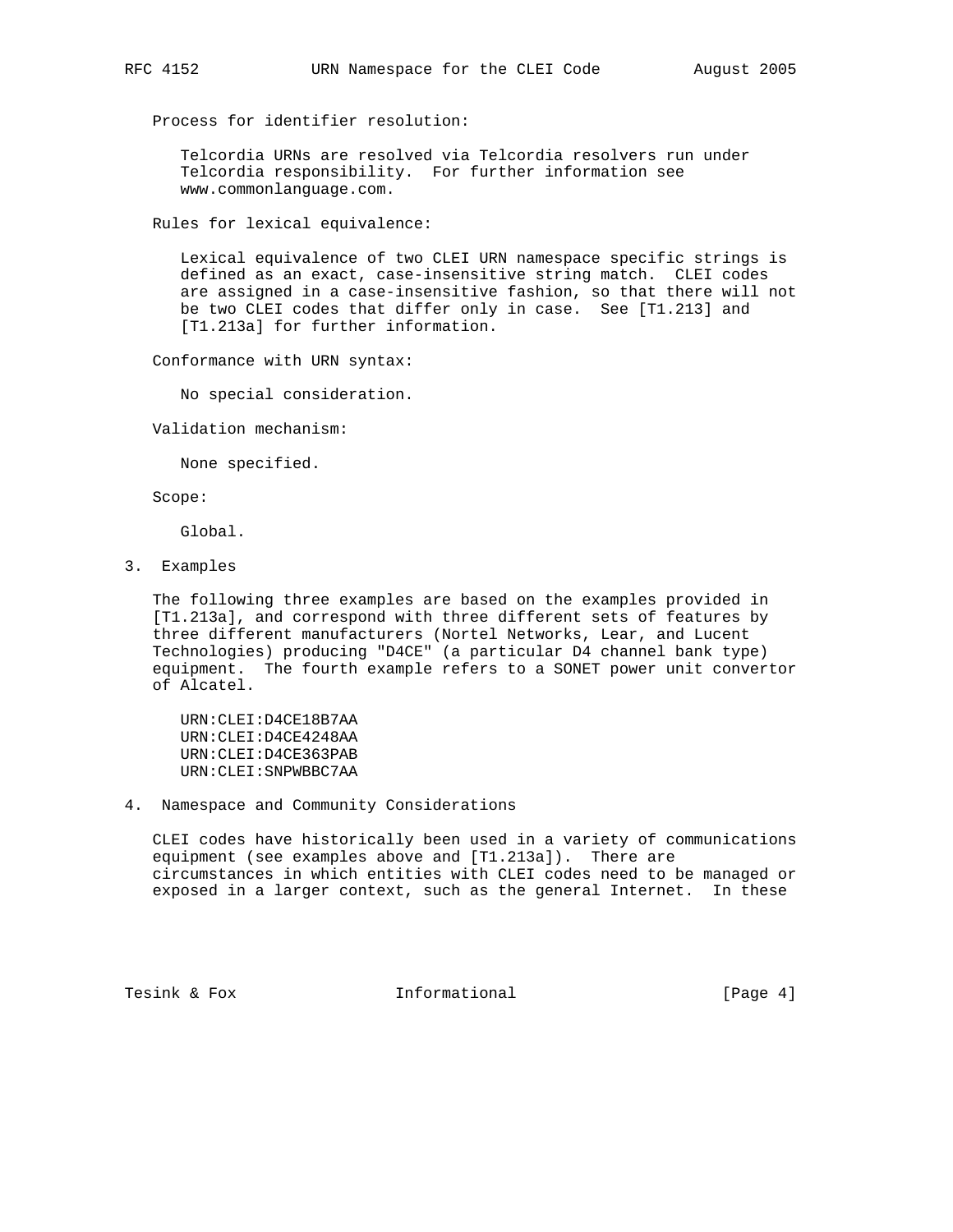cases, the use of the CLEI URN namespace will provide general interoperability benefits to the Internet at large, as well as to specific internets.

5. Security Considerations

 There are no additional security considerations other than those normally associated with the use and resolution of URNs in general.

 However, note that attempting to resolve a Telcordia URN through a resolver other than the one provided by Telcordia is not considered authoritative.

6. IANA Considerations

 The IANA has registered the formal URN namespace CLEI within the IANA registry of URN NIDs.

7. Acknowledgments

 The contributions of the Entity MIB Working Group members are gratefully acknowledged. Special thanks go to Mike Heard, Juergen Schoenwaelder, Dave Perkins, and Dan Romascanu.

- 8. Normative References
	- [RFC3406] Daigle, L., van Gulik, D., Iannella, R., and P. Faltstrom, "Uniform Resource Names (URN) Namespace Definition Mechanisms", RFC 3406, October 2002.
	- [T1.213] ATIS T1.213-2001, Coded Identification of Equipment Entities in the North American Telecommunications System for Information Exchange, 2001, www.ansi.org.
	- [T1.213a] ATIS T1.213a, Supplement to T1.213-2001, Coded Identification of Equipment Entities in the North American Telecommunications System for Information Exchange, to correct the representation of the Basic Code in Figure B.1, 2001, www.ansi.org.
	- [GR485] GR-485-CORE, COMMON LANGUAGE Equipment Codes (CLEI Codes), Generic Requirements for Processes And Guidelines, Issue 5, Telcordia Technologies, April 2004.

Tesink & Fox **Informational** [Page 5]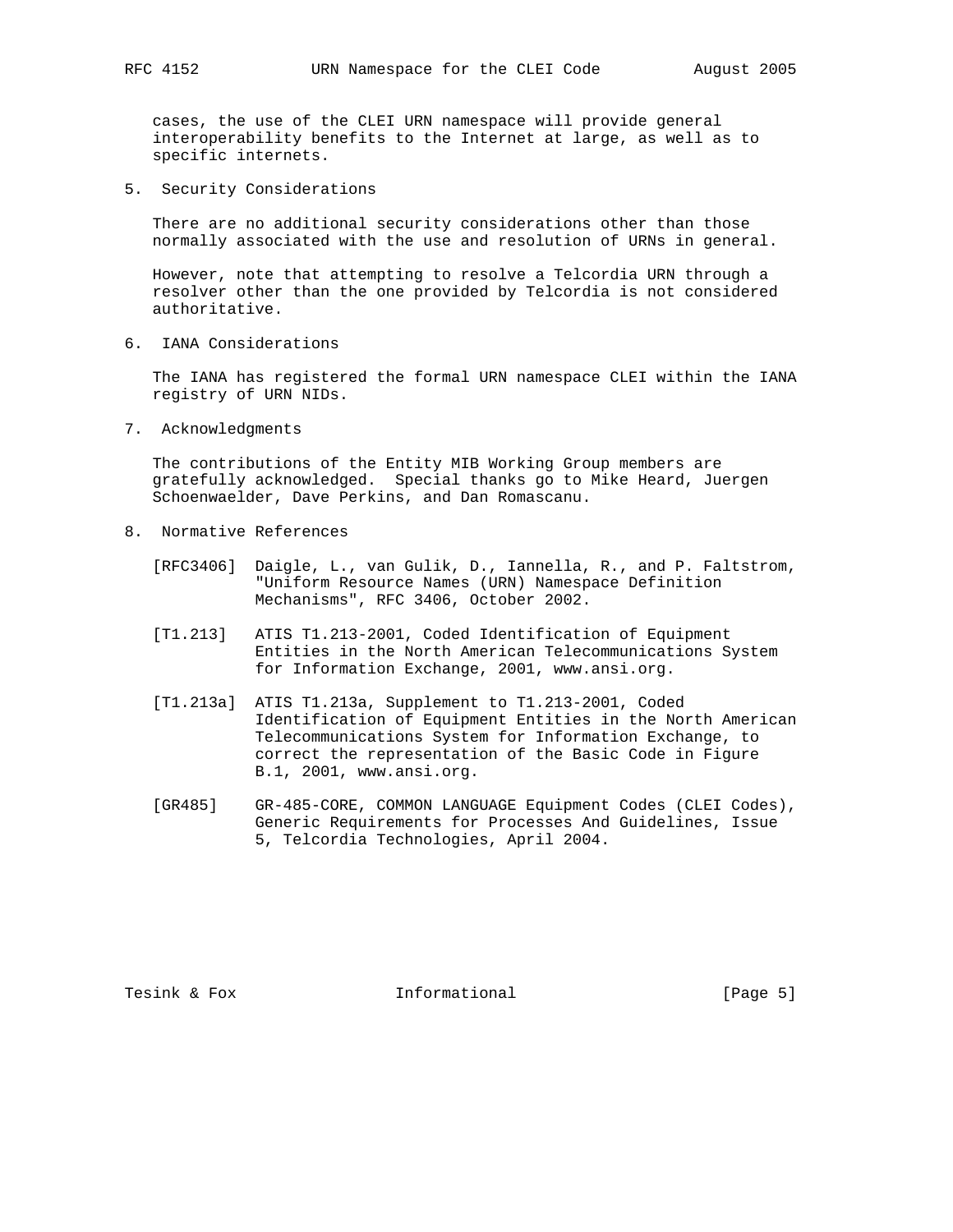Authors' Addresses

 Kaj Tesink One Telcordia Drive Piscataway, NJ 08854 USA Phone: +1 732 699-6068

EMail: kaj@research.telcordia.com

 Robert H. Fox 3545 S.Ocean Blvd, #417 Palm Beach, FL 33480-5715 USA

 Phone: +1 732 699-8968 EMail: rfox@telcordia.com